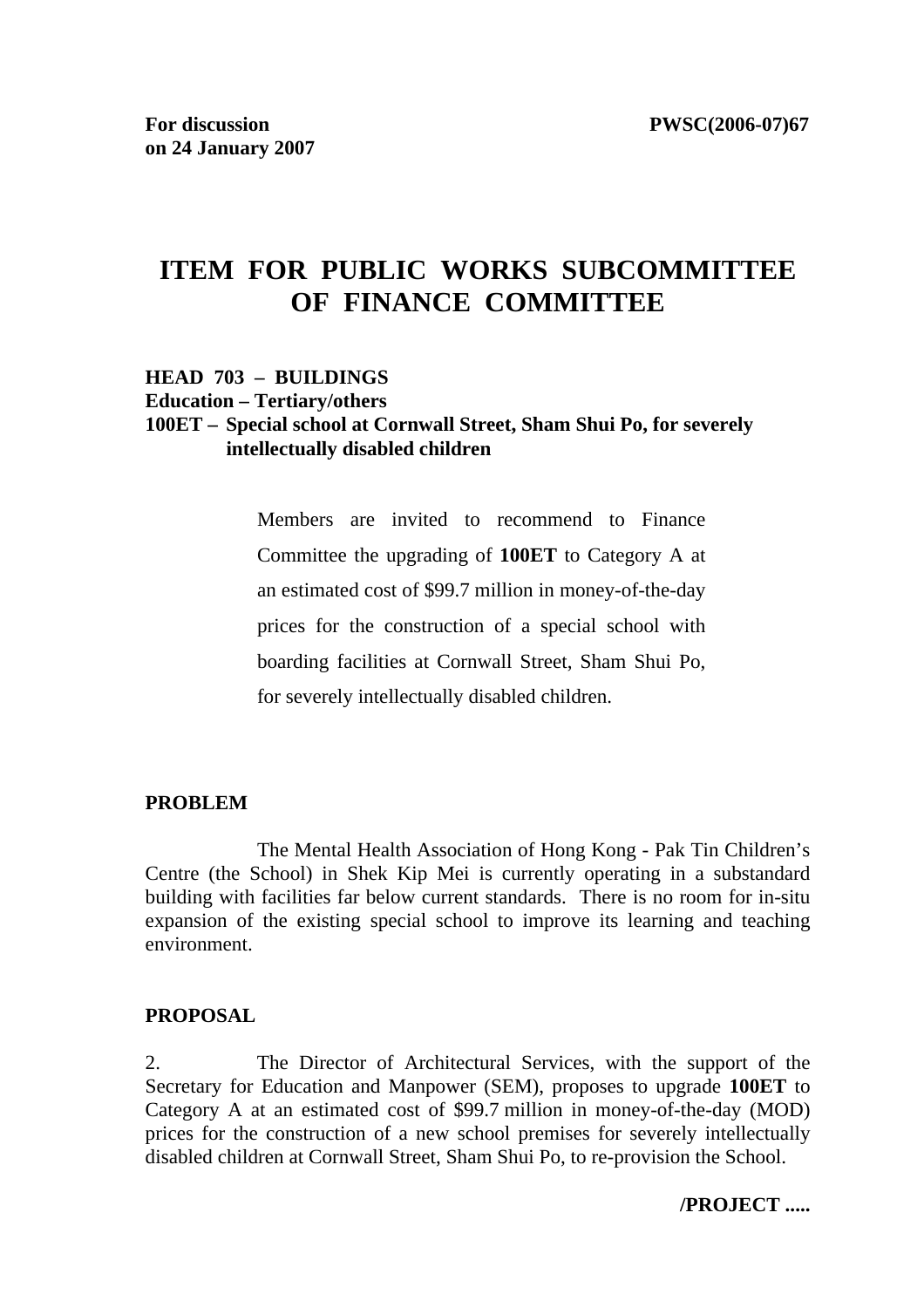### **PROJECT SCOPE AND NATURE**

3. The scope of the project comprises the demolition of an existing building on the project site at Cornwall Street and the construction of a special school with 96 day-time school places and 60 boarding places. The new school premises will include the following facilities –

- (a) School section
	- (i) 12 classrooms;
	- (ii) seven special rooms, including a multi-media activity room and an art and craft room;
	- (iii) two small group teaching rooms;
	- (iv) five therapy rooms;
	- (v) two interview rooms;
	- (vi) a staff room and a staff common room;
	- (vii) a student activity centre;
	- (viii) a conference room;
	- (ix) a library;

1

- (x) a social worker's room;
- (xi) an assembly hall-cum-gymnasium;
- (xii) a basketball court at lower ground level;
- (xiii) a 20-metre running track<sup>1</sup>;
- (xiv) a green corner<sup>2</sup> on roof top; and

 $/(xy)$  .....

Running track is not a standard provision in special schools but is provided in this school to promote sport for the students. The track is shorter than usual because of the health condition of the students and the site constraint.

 $\overline{2}$  A green corner is a designated area inside the campus to enable students to develop an interest in horticulture and natural environment. The green corner may include a greenhouse, a weather station and planting beds.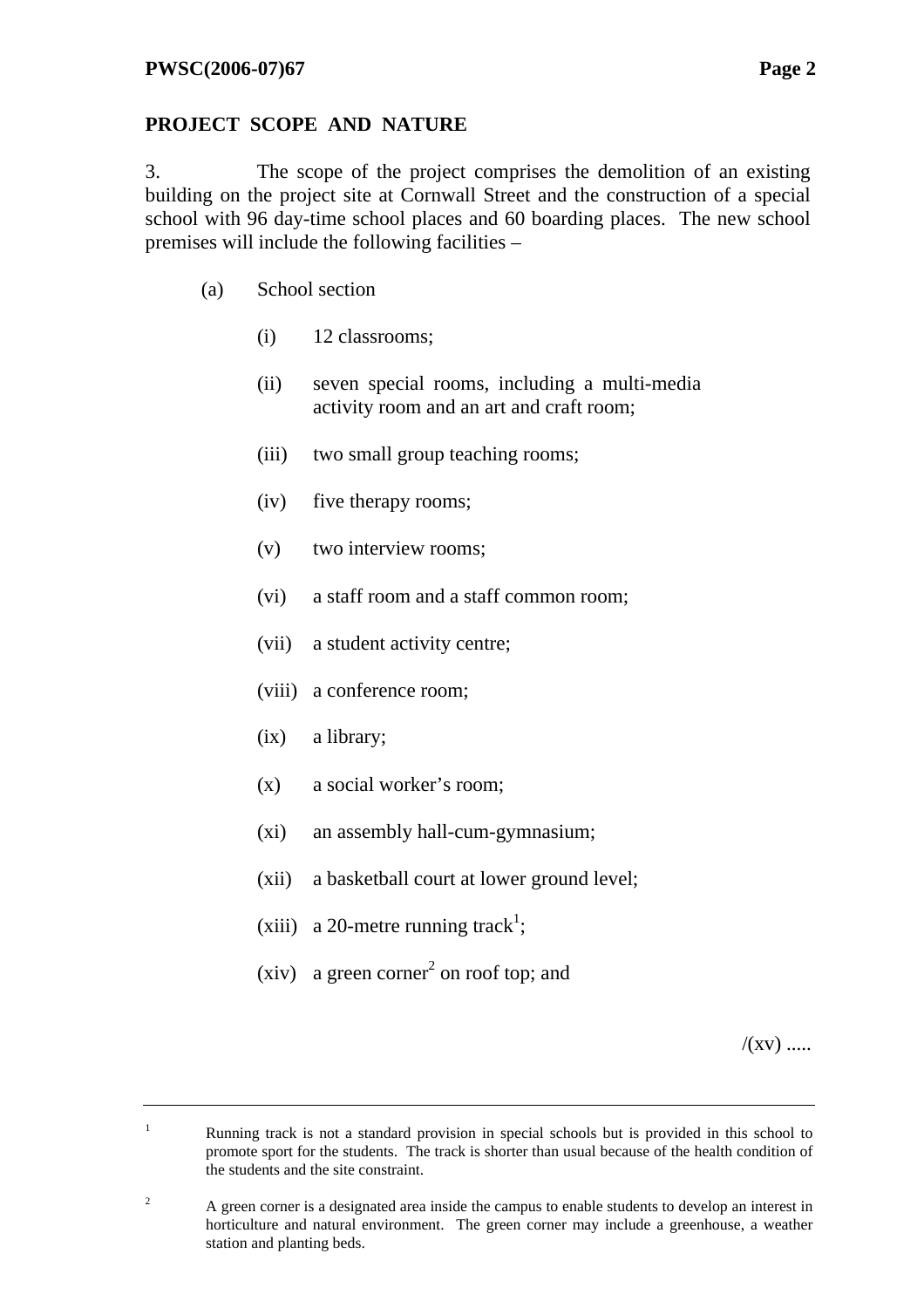- (xv) other ancillary facilities, including a medical inspection room, a lift and relevant facilities for the disabled.
- (b) Boarding section<sup>3</sup>
	- (i) bedrooms and study areas to accommodate 60 boarders;
	- (ii) a dining / multi-purpose room;
	- (iii) a television / common room;
	- (iv) an office for house parents and programme workers;
	- (v) a nurse's duty room/sick bay; and
	- (vi) other ancillary facilities including a kitchen, a laundry and relevant facilities for the disabled.

The project will meet the planning target of providing two square metres  $(m<sup>2</sup>)$  of open space per student. A site plan is at Enclosure 1 and views of the new school premises (artist's impression) are at Enclosure 2. We plan to start the demolition works in March 2007 and construction works in October 2007 for completion in July 2009.

### **JUSTIFICATION**

——— ———

> 4. The School is an aided special school for severely intellectually disabled children. At present, the school is providing a total of 80 day-time school places (namely six primary classes (eight pupils each) and four secondary classes (eight pupils each)) and 50 boarding places, with an enrolment rate of 100% for both the school and boarding places in the 2006/07 school year. The existing school section has a net operational floor area (NOFA) of only  $556 \text{ m}^2$

> > $/and$

3 A 60-place boarding section will be provided. This can help severely intellectually disabled children learn how to live independently and to develop adaptive social behaviour and communication skills. SEM will consider providing boarding facilities whenever appropriate, upon request by and agreement with the school sponsor. Other than **100ET**, eight other similar special schools in Hong Kong also have boarding facilities catering for the needs of their students.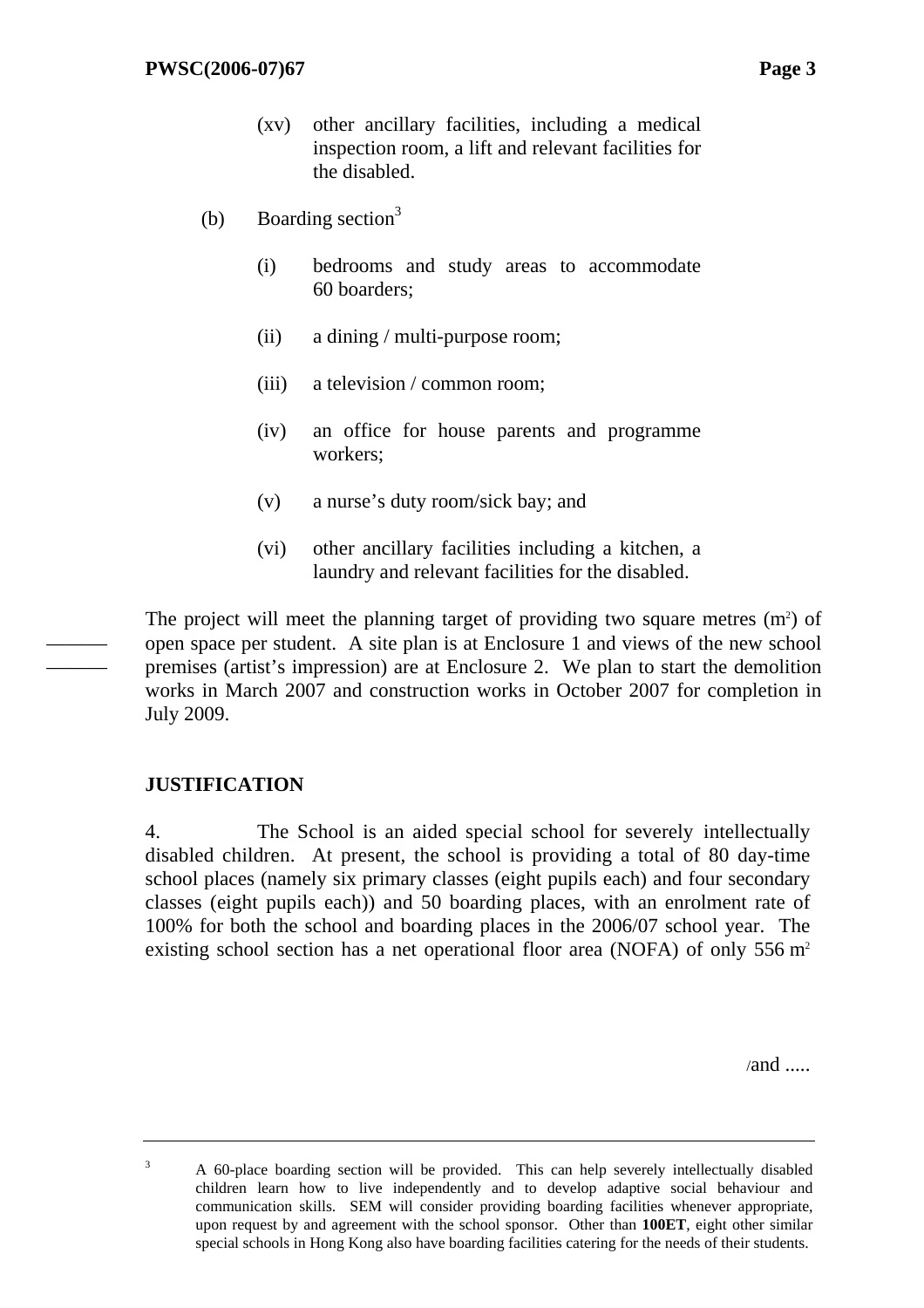and 421 m<sup>2</sup> for the boarding section, which fall short of the required provision<sup>4</sup> by about 71% and 43% respectively. Some essential facilities such as multi-media activity room, art and craft room, interview room, student activity centre and medical inspection room are also lacking.

5. At present, the project site is occupied by the Kowloon Kitchen building formerly operated by the Social Welfare Department. The building is now vacant. We need to demolish the existing building to make room for the construction of the proposed special school. Upon completion of the project, the new school premises will be able to accommodate six primary classes (eight pupils each) and six secondary classes (eight pupils each), with a capacity for 96 students, in order to reprovision its existing facilities including 10 classrooms and to provide two extra classrooms to cater for the implementation of the New Senior Secondary Academic Structure<sup>5</sup>. Besides, upgraded facilities including multi-media activity room, art and craft room, interview room and student activity centre will also be provided. With an increase in the number of students accommodated in the school under the New Academic Structure, the boarding section will be expanded correspondingly to provide 60 places catering to the demand of those students with limited mobility or in fragile physical conditions.

## **FINANCIAL IMPLICATIONS**

6. We estimate the capital cost of the project to be \$99.7 million in MOD prices (see paragraph 7 below), made up as follows –

|     |                          | \$ million |
|-----|--------------------------|------------|
| (a) | Demolition               | 1.7        |
| (b) | Piling                   | 11.4       |
| (c) | <b>Building</b>          | 44.5       |
| (d) | <b>Building services</b> | 16.2       |

/**\$ million .....**

<sup>4</sup> The approved schedule of accommodation for a 12-classroom special school for severely intellectually disabled children with 60 boarding places is  $1\,914 \text{ m}^2$  in NOFA for the school section and  $737 \text{ m}^2$  in NOFA for the boarding section.

<sup>5</sup> We are currently making necessary preparations for pursuing improvement projects for other special schools to meet the teaching and learning needs for the implementation of the New Senior Secondary Academic Structure.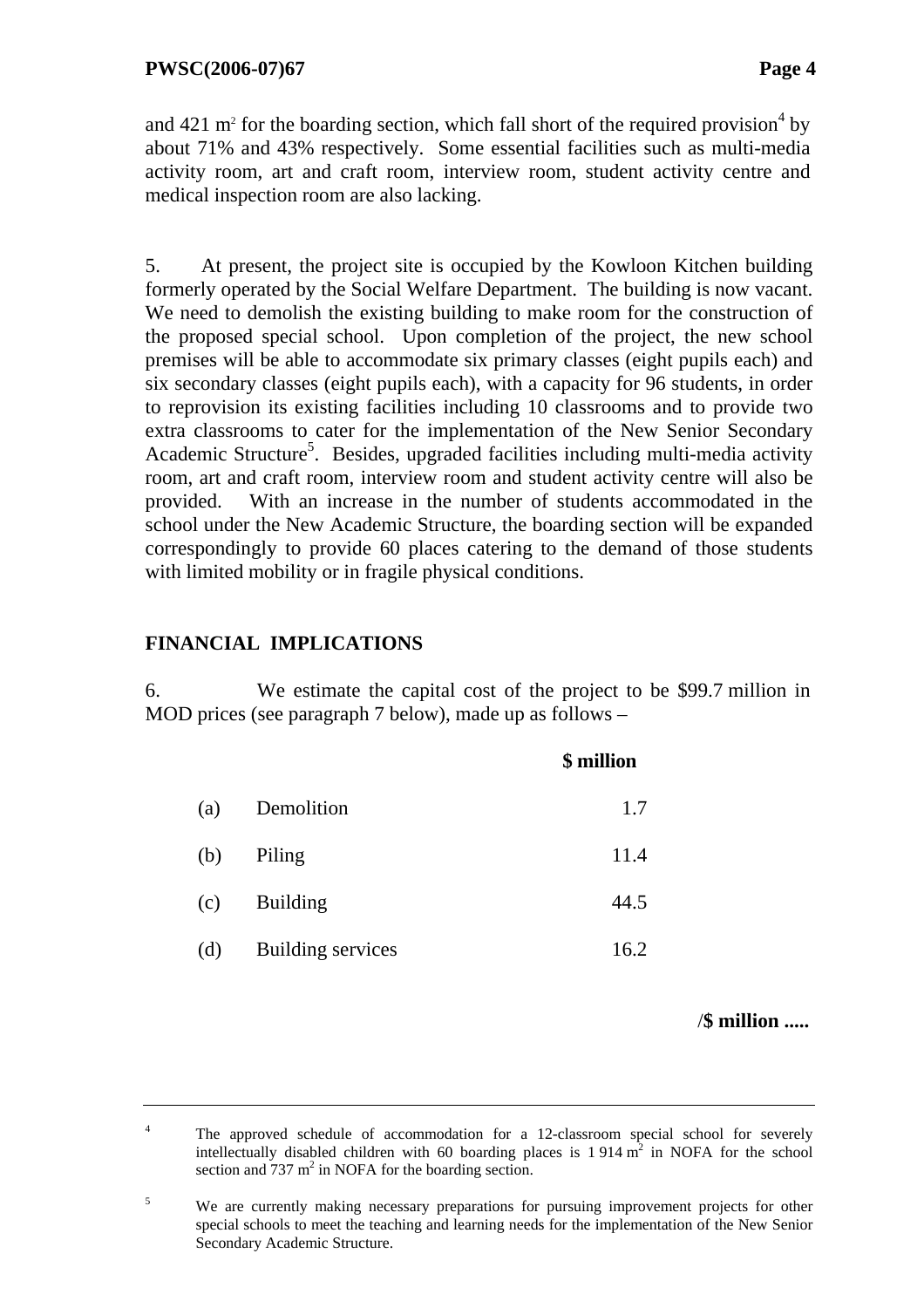———

6

| (e) | Drainage                             |     | 2.0  |                               |
|-----|--------------------------------------|-----|------|-------------------------------|
| (f) | <b>External</b> works                |     | 3.6  |                               |
| (g) | Furniture and equipment<br>$(F&E)^6$ |     | 4.6  |                               |
| (h) | Consultants' fees for $-$            |     | 4.4  |                               |
|     | Contract administration<br>(i)       | 1.2 |      |                               |
|     | Site supervision<br>(ii)             | 3.2 |      |                               |
| (i) | Contingencies                        |     | 7.8  |                               |
|     | Sub-total                            |     | 96.2 | (in September<br>2006 prices) |
| (j) | Provision for price adjustment       |     | 3.5  |                               |
|     | Total                                |     | 99.7 | (in MOD prices)               |
|     |                                      |     |      |                               |

We propose to engage consultants to undertake contract administration and site supervision of the project. A detailed breakdown of the estimate for consultants' fees by man-months is at Enclosure 3. The construction floor area (CFA) of **100ET** is about  $8320 \text{ m}^2$  (comprising  $6340 \text{ m}^2$  for the school section and  $1\,980\,\mathrm{m}^2$  for the boarding section). The estimated construction unit cost, represented by the building and the building services costs, is \$7,296 per  $m<sup>2</sup>$  of CFA in September 2006 prices. We consider this unit cost reasonable as compared with similar projects undertaken by the Government.

<sup>7.</sup> Subject to approval, we will phase the expenditure as follows –

| Year        | \$ million  | <b>Price adjustment</b> | \$ million |
|-------------|-------------|-------------------------|------------|
|             | (Sept 2006) | factor                  | (MOD)      |
| $2007 - 08$ | 10.0        | 1.01250                 | 10.1       |

/**Year .....**

Based on an indicative F&E reference list prepared by the Education and Manpower Bureau (EMB) for new special schools for severely intellectually disabled children, EMB will deduct the F&E cost of those serviceable items to be redeployed to the new school premises.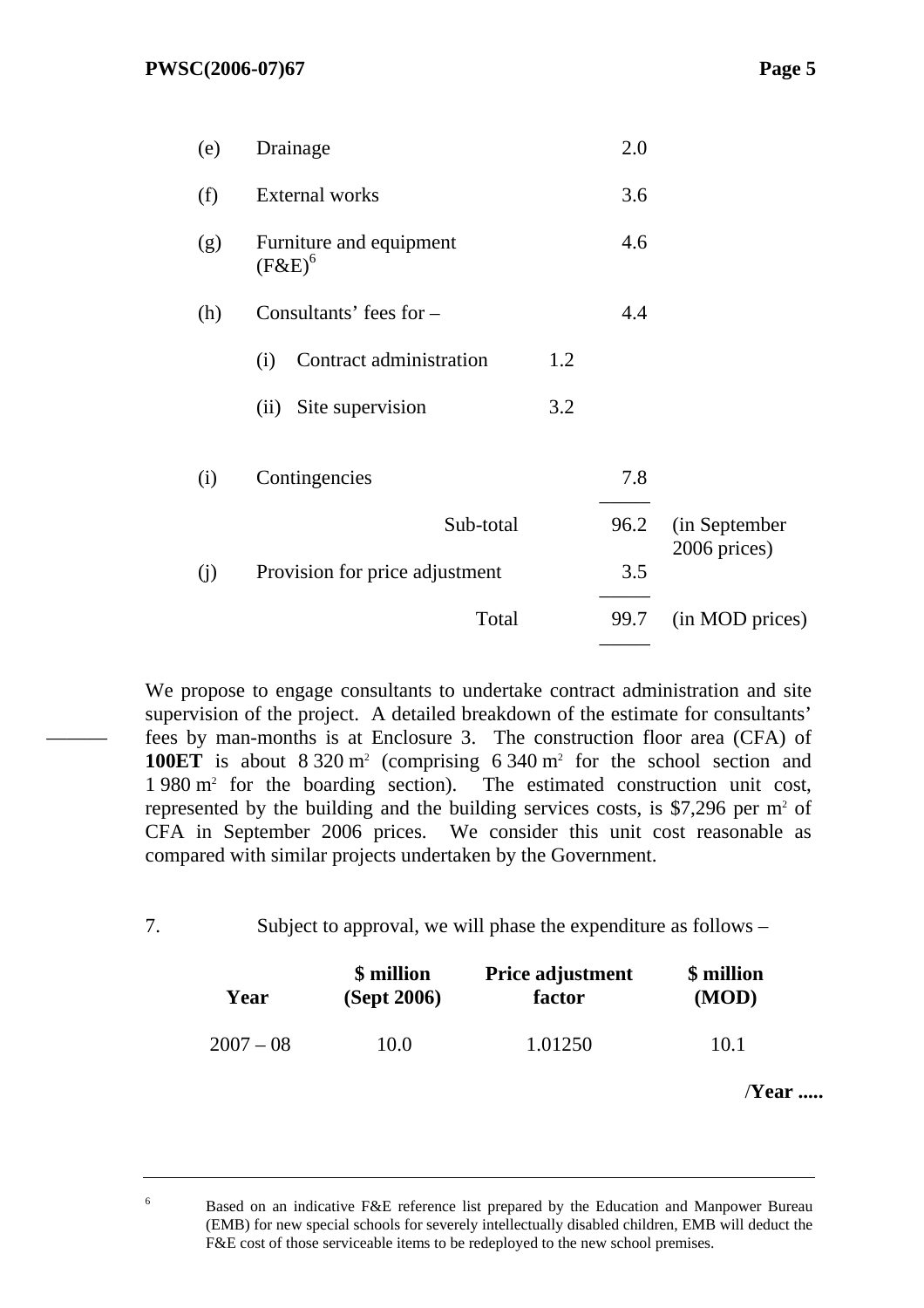| Year        | \$ million<br>(Sept 2006) | Price adjustment<br>factor | \$ million<br>(MOD) |
|-------------|---------------------------|----------------------------|---------------------|
| $2008 - 09$ | 37.0                      | 1.02769                    | 38.0                |
| $2009 - 10$ | 38.0                      | 1.04310                    | 39.6                |
| $2010 - 11$ | 6.0                       | 1.05875                    | 6.4                 |
| $2011 - 12$ | 5.2                       | 1.08257                    | 5.6                 |
|             |                           |                            |                     |
|             | 96.2                      |                            | 99.7                |

8. We have derived the MOD estimate on the basis of the Government's latest forecast of trend rate of change in the prices of public sector building and construction output for the period 2007 to 2012. We will deliver the demolition and construction works through two separate lump-sum contracts because we can clearly define the scope of the works in advance. The contracts will not provide for price adjustment because the contract periods will not exceed 21 months.

9. The annual recurrent expenditure of the school was \$25 million in the 2005/06 school year. Upon reprovisioning, the annual recurrent expenditure is estimated to be \$29 million.

### **PUBLIC CONSULTATION**

10. We consulted the Sham Shui Po District Council on 22 September 2005. Members of the Council supported the project and urged for expedition of the project to improve the learning environment of the special school which is significantly sub-standard in terms of facilities. The school sponsor has been involved throughout the planning and design stages. We have also consulted the parents of existing students and they support reprovisioning of the School to the new site as early as possible.

11. We briefed the Education Panel on the development of the New Senior Secondary Academic Structure for special schools in July 2006. In particular, we have reported that we would examine special schools' proposals on conversion works and/or additional facilities for the implementation of the New Academic Structure. We also updated the Legislative Council Subcommittee to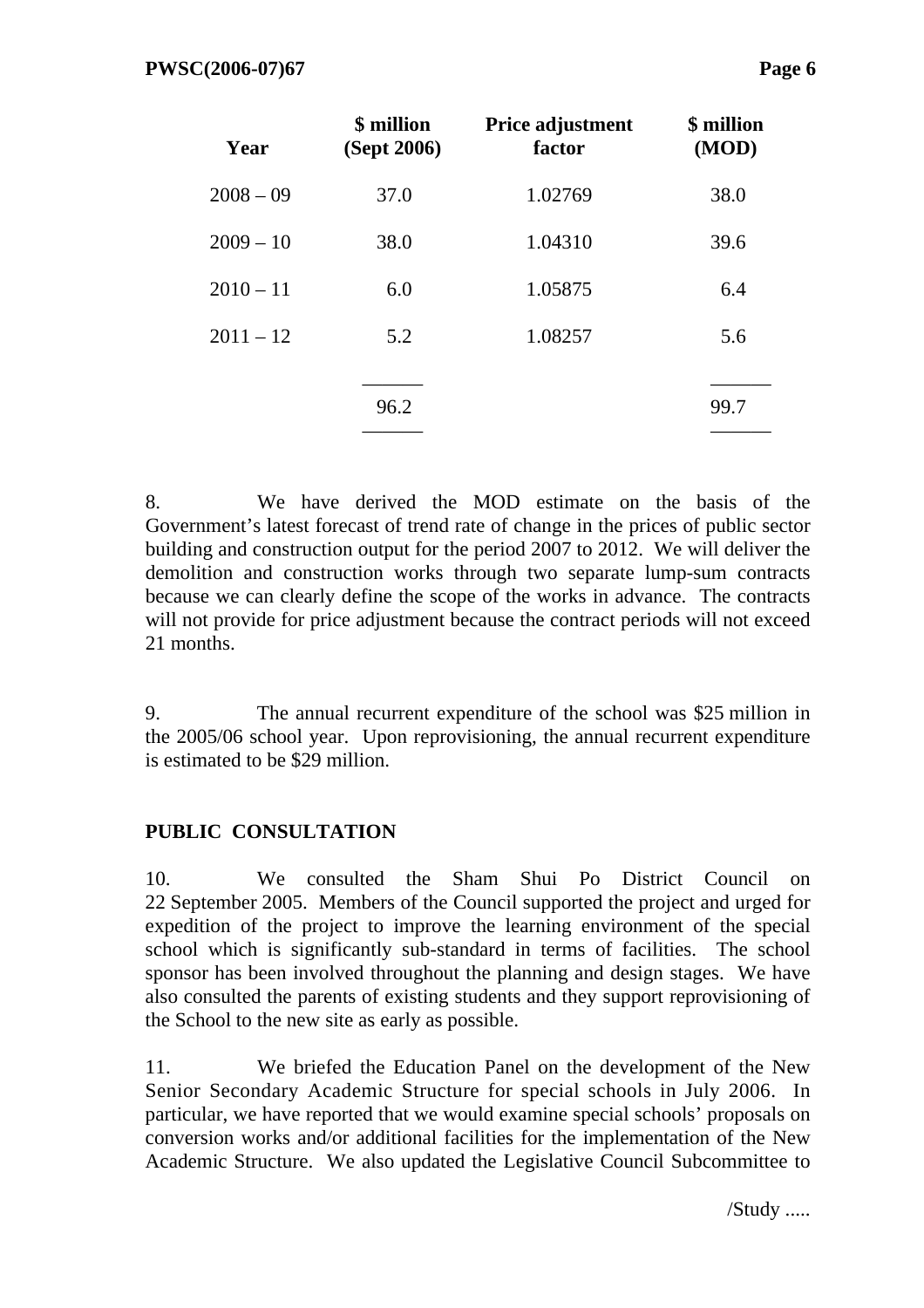Study Issues Relating to the Provision of Boarding Places, Senior Education and Employment Opportunities for Children with Special Education Needs on the progress of the implementation of the New Academic Structure for special schools in November 2006. LegCo Members urged for the provision of sufficient classrooms, facilities and boarding facilities to support the implementation of the New Academic Structure for children with special education needs.

### **ENVIRONMENTAL IMPLICATIONS**

12. We engaged a consultant to conduct a Preliminary Environmental Review (PER) for **100ET** in March 2005. The PER recommended the provision of a boundary wall at the suitable location and installation of insulated windows and air-conditioning for rooms exposed to traffic noise exceeding the limits recommended in the Hong Kong Planning Standards and Guidelines. The recommended mitigation measures are as follows –

|     | <b>Mitigation measures</b>                                                                                                               | <b>Estimated cost</b><br>\$ million<br>$(in$ Sept 2006 prices) |
|-----|------------------------------------------------------------------------------------------------------------------------------------------|----------------------------------------------------------------|
| (a) | a 3-metre high boundary wall along the<br>northern side of the site;                                                                     | 0.5                                                            |
| (b) | insulated windows and air-conditioning<br>for four bedrooms from the $2/F$ to $3/F$ at<br>the northern façade of the dormitory<br>block; | (0.4)                                                          |
| (c) | insulated windows and air-conditioning<br>for two staff sleep-in rooms on the $2/F$ at<br>the eastern façade of the dormitory block.     | 0.1                                                            |

We have included the costs of the above mitigation measures as part of the building services and the external works in the project estimate.

13. There are currently two small underground fuel tanks underneath the Kowloon Kitchen building. These obsolete fuel tanks, which were used to store fuel for an emergency generator, will be removed upon demolition of the building. We engaged a consultant in March 2005 to conduct a contamination assessment for the fuel tanks. Inspection of trial pits dug adjacent to the tanks has revealed no fuel leakage, and the possibility of land contamination is considered to be low.

 $/14.$  .....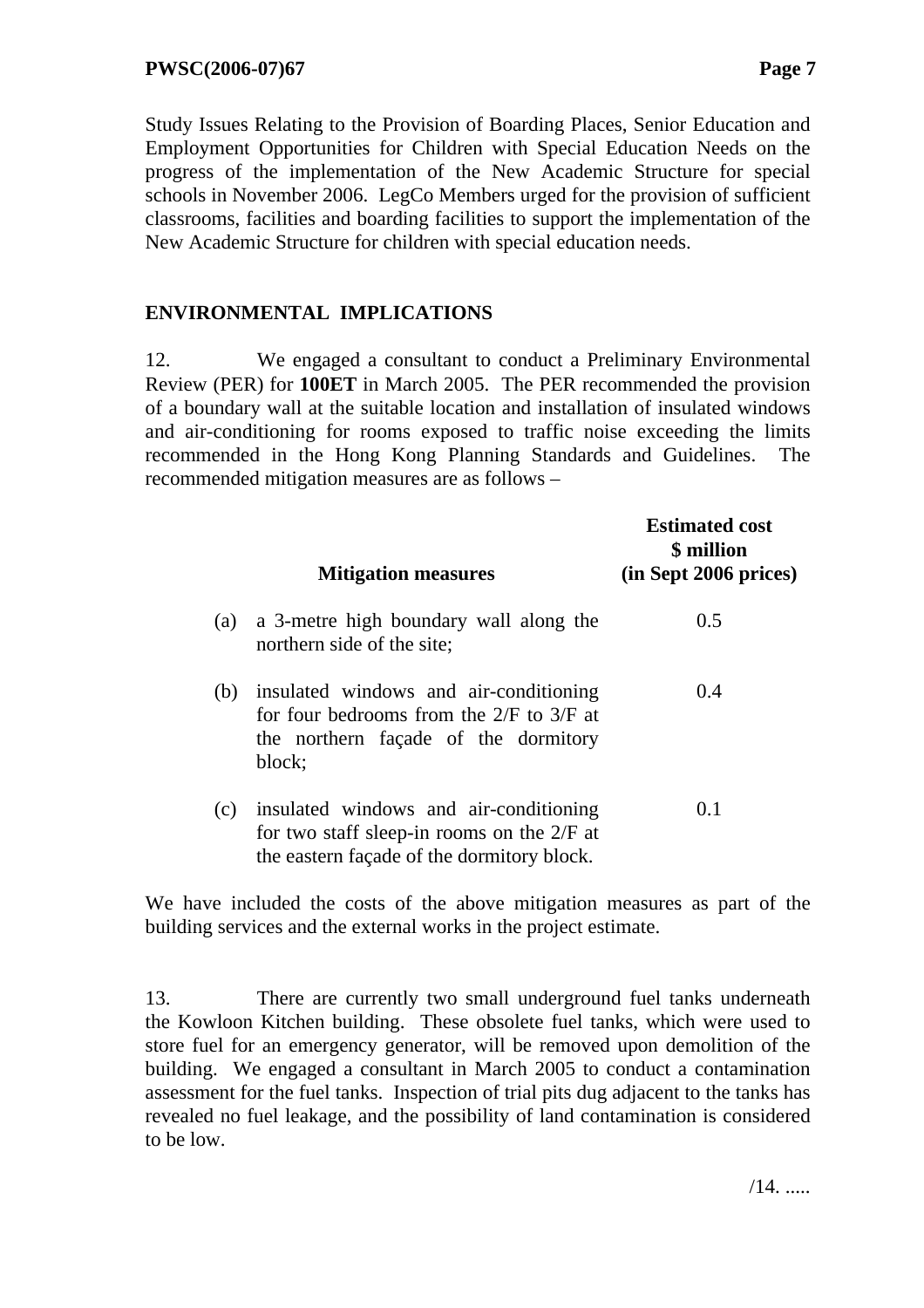7

14. During construction, we will control noise, dust and site run-off nuisances to within established standards and guidelines through the implementation of mitigation measures in the relevant contracts. These include the use of silencers, mufflers, acoustic lining or shields for noisy construction activities, frequent cleaning and watering of the site, and the provision of wheel-washing facilities. We completed a preliminary asbestos survey and identified on site some potential asbestos-containing materials which can be handled through due care in the demolition process. In addition, we will require our contractor to implement further precautionary measures related to the handling and disposal of asbestos, if additional asbestos is encountered.

15. We have considered in the planning and design stages to reduce the generation of construction and demolition (C&D) materials where possible. In addition, we will require the contractor to reuse inert C&D materials on site or in other suitable construction sites as far as possible (e.g. use suitable excavated materials for filling within the site, use metal site hoardings and signboards so that these materials can be recycled or reused in other projects), in order to minimize the disposal of  $C&D$  materials to public fill reception facilities. We will encourage the contractor to maximize the use of recycled or recyclable C&D materials, as well as the use of non-timber formwork to further minimize the generation of construction waste.

16. We will also require the contractor to submit a waste management plan (WMP) for approval. The WMP will include appropriate mitigation measures to avoid, reduce, reuse and recycle C&D materials. We will ensure that the dayto-day operations on site comply with the approved WMP. We will also control the disposal of public fill, C&D materials and C&D waste to public fill reception facilities and landfills respectively through a trip-ticket system. We will require the contractor to separate public fill from C&D waste for disposal at appropriate facilities. We will also record the disposal, reuse and recycling of C&D materials for monitoring purposes.

17. We estimate that the project will generate about 9 200 tonnes of C&D materials. Of these, we will reuse about 4 100 tonnes (44.6%) on site and deliver 4 200 tonnes (45.6%) to public fill reception facilities for subsequent reuse.

 $/$ In .....

 Public fill reception facilities are specified in Schedule 4 of the Waste Disposal (Charges for Disposal of Construction Waste) Regulation. Disposal of public fill in public fill reception facilities requires a licence issued by the Director of Civil Engineering and Development.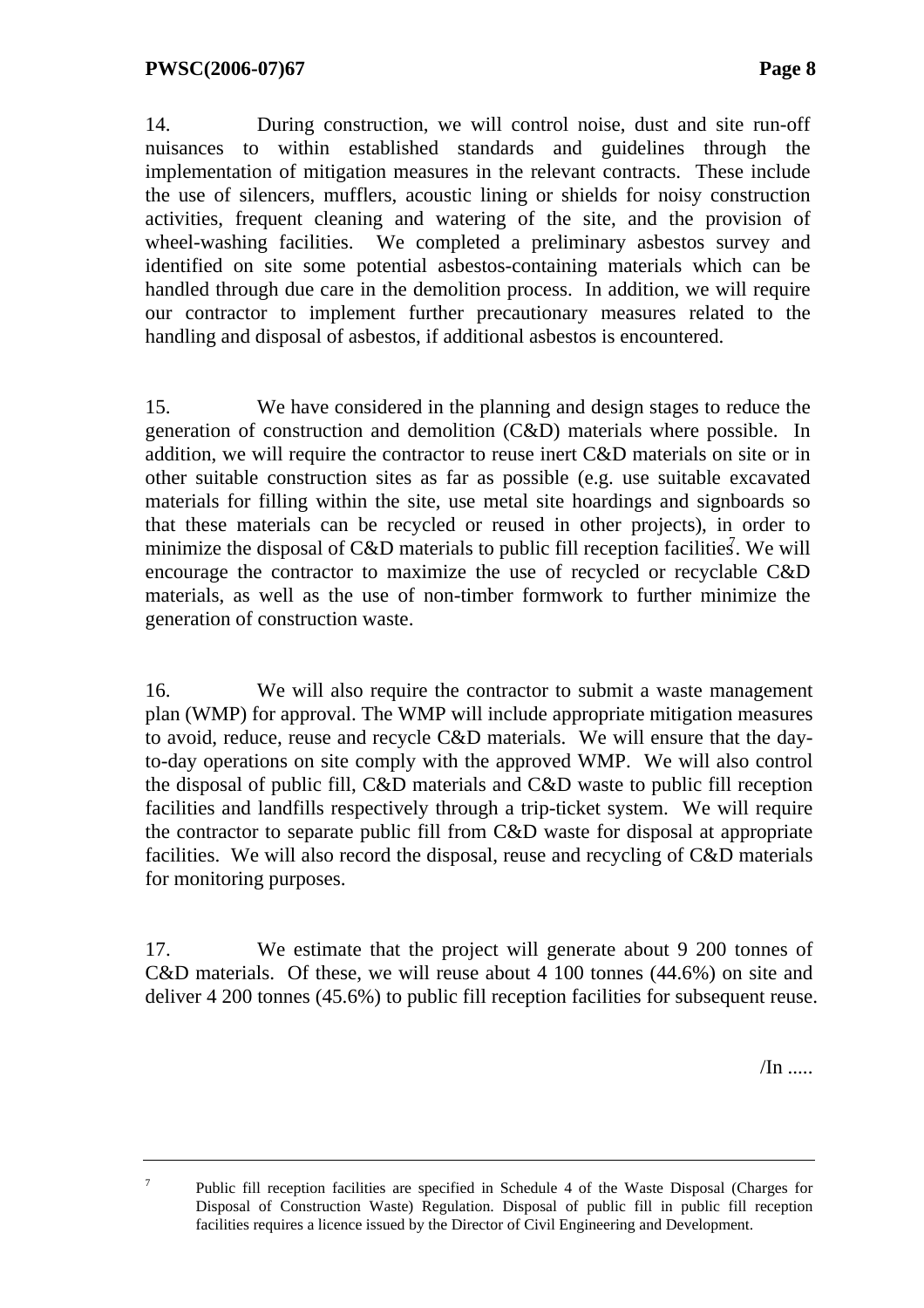In addition, we will dispose of 900 tonnes (9.8%) at landfills. The total cost for

accommodating C&D materials at public fill reception facilities and landfill sites is estimated to be \$225,900 for this project (based on a unit cost of \$27/tonne for disposal at public fill reception facilities and  $$125/tonne<sup>8</sup>$  at landfills).

# **LAND ACQUISITION**

18. The project does not require any land acquisition.

# **BACKGROUND INFORMATION**

19. We upgraded **100ET** to Category B in October 2003. We engaged a term contractor to carry out site investigation in March 2005; and engaged consultants to conduct topographical survey in January 2005, carry out the PER and fuel tank contamination assessment in March 2005, undertake the building design in June 2005 and prepare tender documents in September 2005. The total cost of this work is \$2.7 million. We charged this amount to block allocation **Subhead 3100GX** "Project feasibility studies, minor investigations and consultants' fees for items in Category D of the Public Works Programme". The term contractor has completed the site investigation. The consultants have completed the PER, the fuel tank contamination assessment, the topographical survey and the building design, and are finalising the tender documents.

20. The proposed works will involve removal of 21 living trees, including six to be felled and 15 to be replanted within the project site. All trees to be removed are not important trees<sup>9</sup>. We will incorporate planting proposals as part of the project, including estimated quantities of 240 new trees and 2 749 shrubs.

/21. .....

- (a) trees of 100 years old or above;
- (b) trees of cultural, historical or memorable significance e.g. Fung Shui tree, tree as landmark of monastery or heritage monument, and trees in memory of an important person or event;
- (c) trees of precious or rare species;
- (d) trees of outstanding form (taking account of overall tree sizes, shape and any special features) e.g. trees with curtain like aerial roots, trees growing in unusual habitat; or
- (e) trees with trunk diameter equal or exceeding 1.0 metre (measured at 1.3 metre above ground level), or with height/canopy spread equal or exceeding 25 metres.

<sup>8</sup> This estimate has taken into account the cost for developing, operating and restoring the landfills after they are filled and the aftercare required. It does not include the land opportunity cost for existing landfill sites (which is estimated at  $$90/m<sup>3</sup>$ ), nor the cost to provide new landfills (which is likely to be more expensive) when the existing ones are filled.

 $\overline{9}$  "Important trees" refer to trees in the Register of Old and Valuable Trees, or any other trees that meet one or more of the following criteria –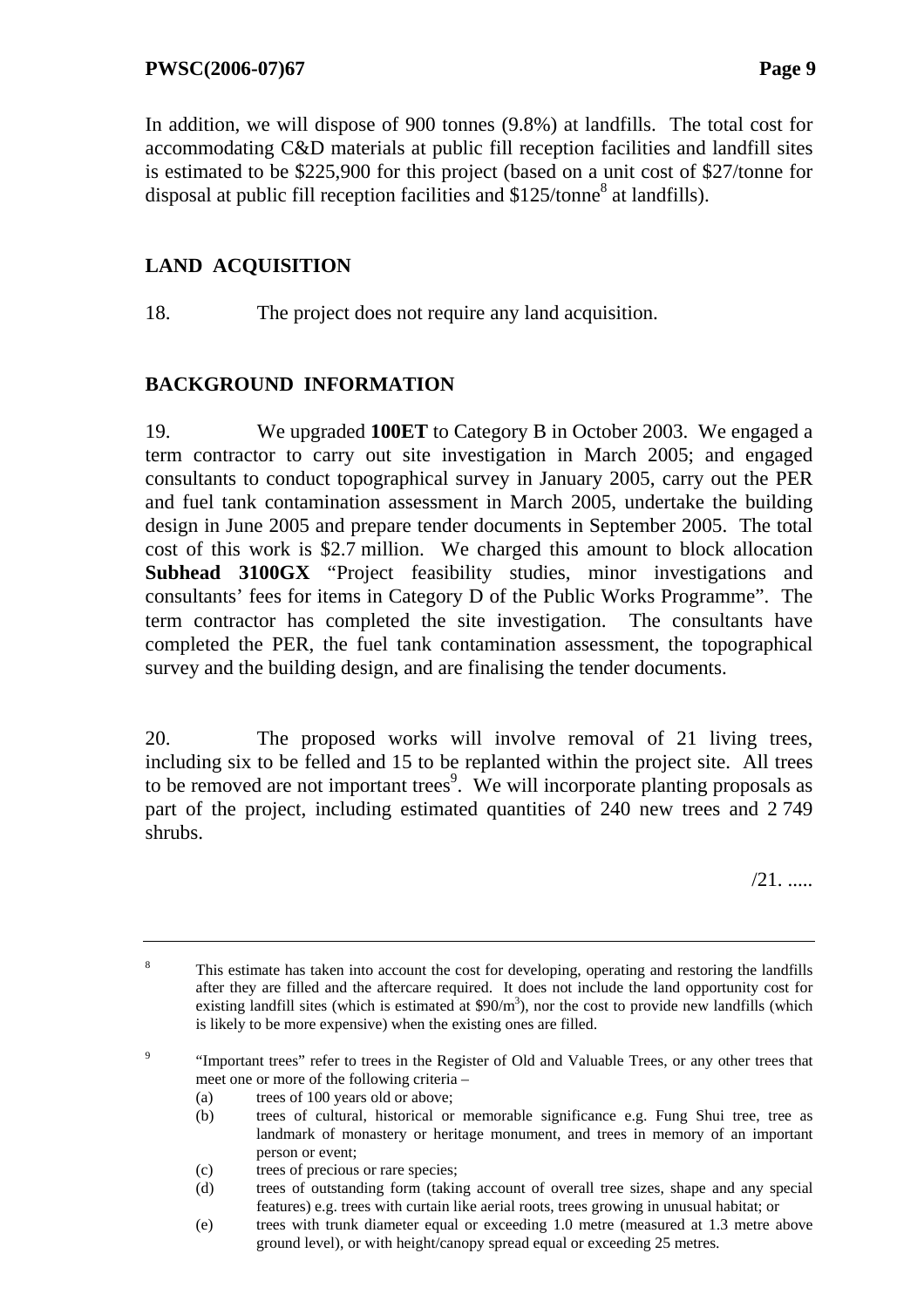21. We estimate that the proposed works will create about 112 jobs (99 for labourers and another 13 for professional/technical staff) providing a total employment of 1 920 man-months.

--------------------------------------

Education and Manpower Bureau January 2007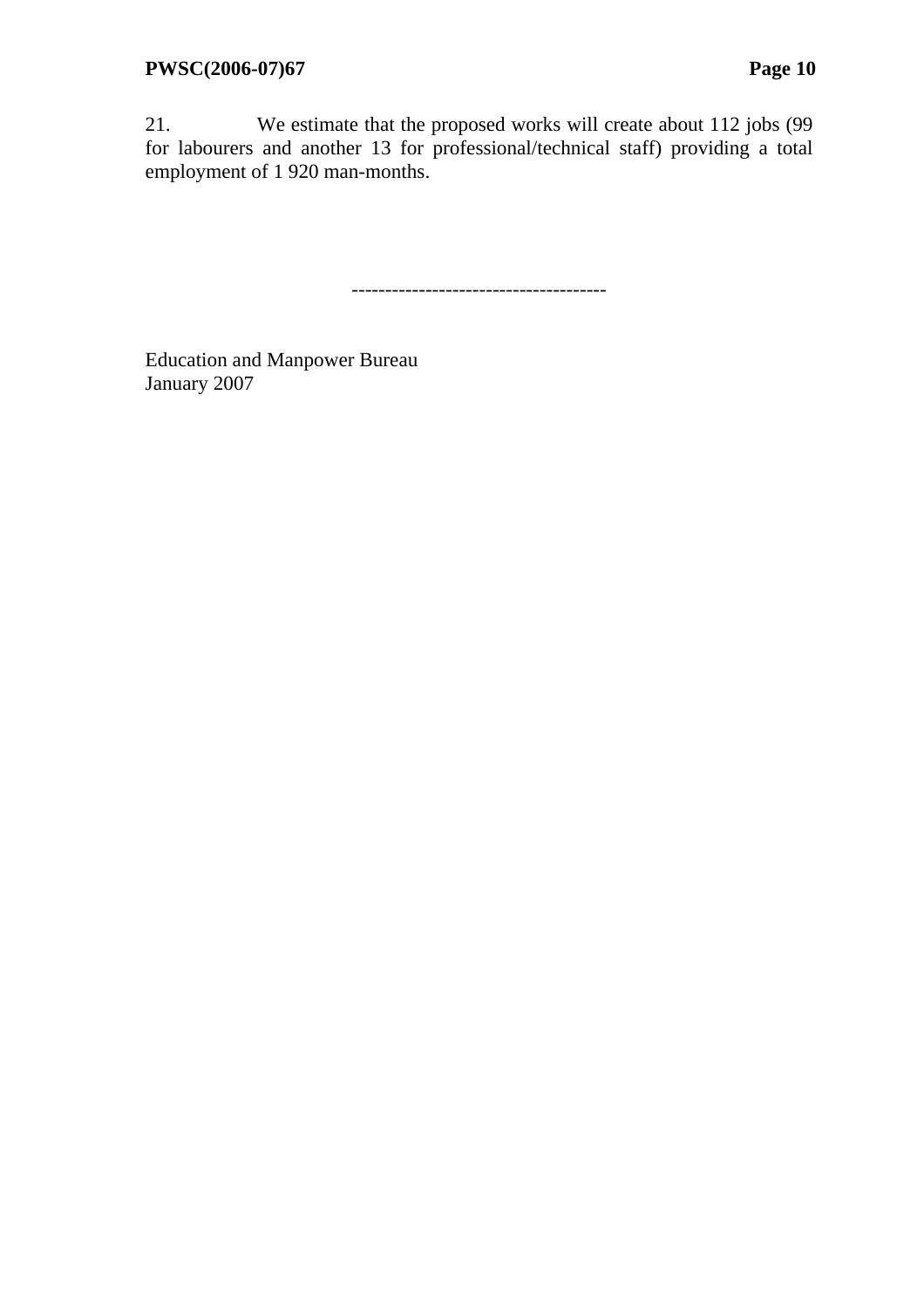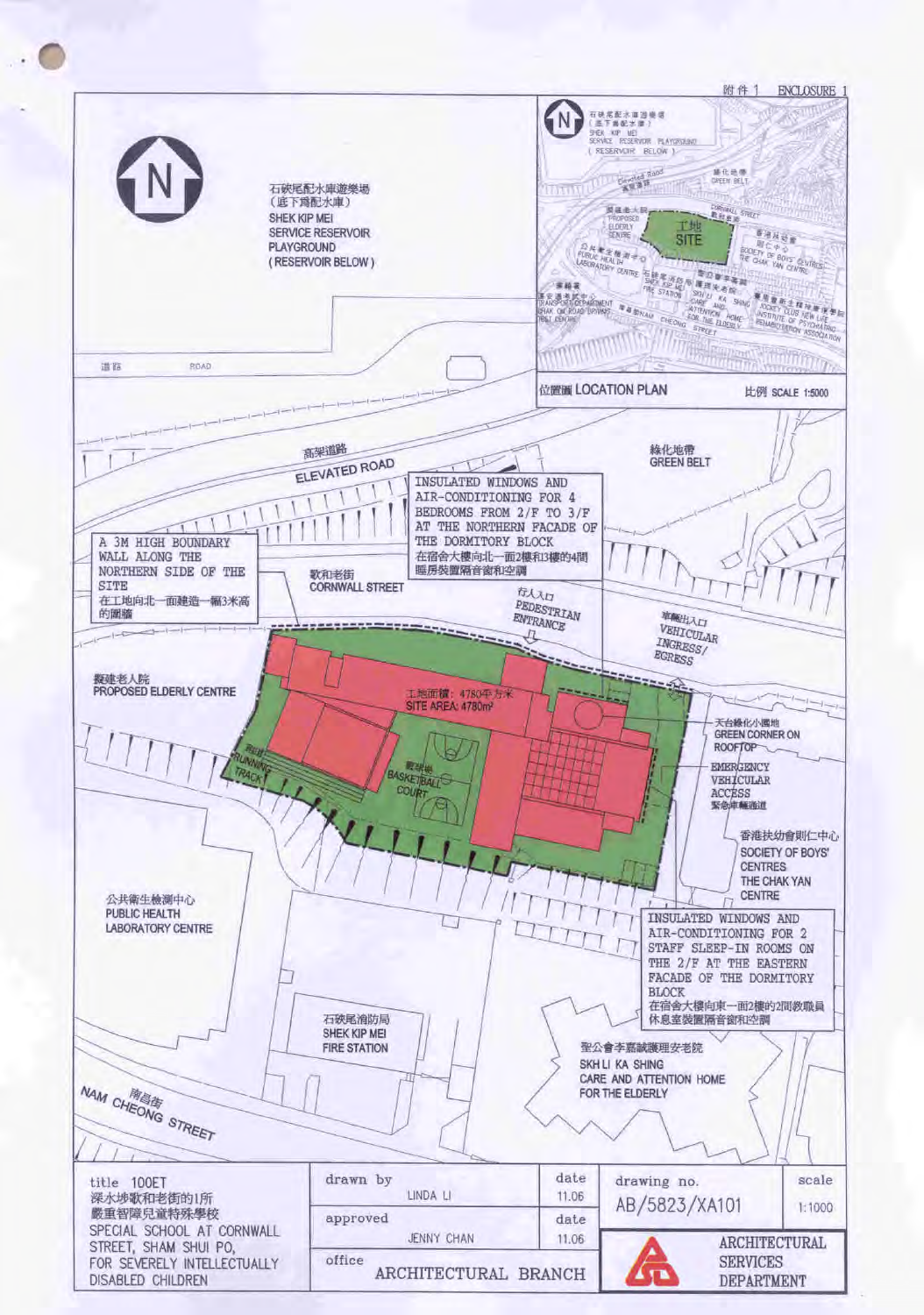

從東北面望向校舍的構思圖 VIEW OF THE SCHOOL PREMISES FROM NORTH-EASTERN DIRECTION (ARTIST'S IMPRESSION)



從東南面望向校舍的構思圖 VIEW OF THE SCHOOL PREMISES FROM SOUTH-EASTERN DIRECTION (ARTIST'S IMPRESSION)

| 100ET<br>title<br>深水埗歌和老街的1所<br>爵重智障兒童特殊學校              | drawn<br>by<br>LINDA LI<br>approved | date<br>11.06<br>date | drawing no.<br>AB/5823/XA102         | scale<br>N.T.S. |  |
|---------------------------------------------------------|-------------------------------------|-----------------------|--------------------------------------|-----------------|--|
| SPECIAL SCHOOL AT CORNWALL<br>STREET, SHAM SHUI PO.     | JENNY CHAN                          | 11.06                 |                                      | ARCHITECTURAL   |  |
| FOR SEVERELY INTELLECTUALLY<br><b>DISABLED CHILDREN</b> | office<br>ARCHITECTURAL BRANCH      |                       | <b>SERVICES</b><br><b>DEPARTMENT</b> |                 |  |